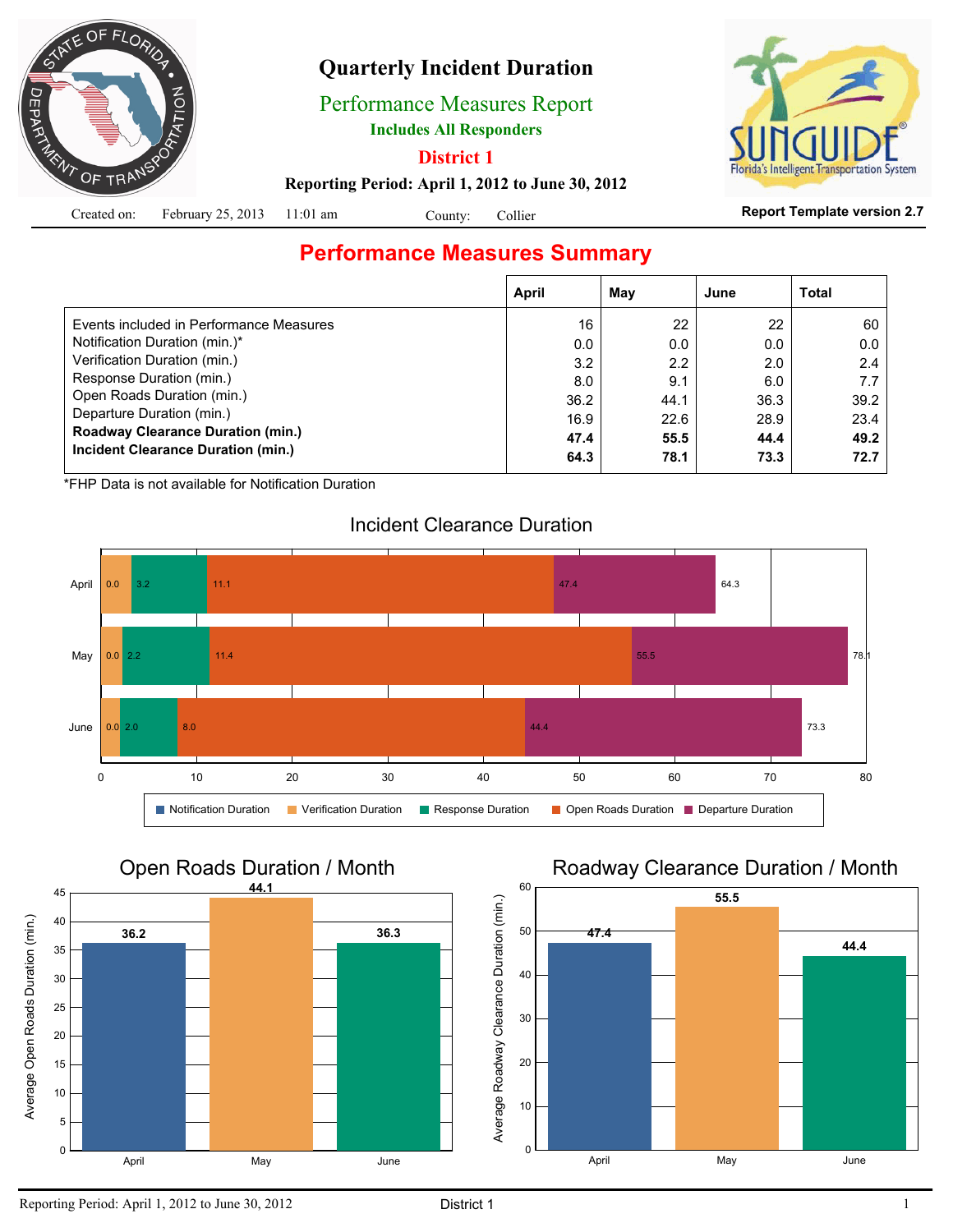## **Performance Measures Summary**

#### **Incidents with Road Ranger Response**

|                                          | April | May  | June | <b>Total</b>     |
|------------------------------------------|-------|------|------|------------------|
| Events included in Performance Measures  | 9     | 10   | 12   | 31 <sup>1</sup>  |
| Notification Duration (min.)             | 0.0   | 0.0  | 0.0  | 0.0              |
| Verification Duration (min.)             | 0.4   | 0.5  | 2.3  | 1.2 <sub>1</sub> |
| Response Duration (min.)                 | 9.1   | 10.6 | 6.7  | 8.7              |
| Open Roads Duration (min.)               | 27.2  | 53.8 | 43.8 | 42.2             |
| Departure Duration (min.)                | 15.6  | 26.5 | 31.9 | 25.4             |
| <b>Roadway Clearance Duration (min.)</b> | 36.7  | 64.9 | 52.7 | 52.0             |
| Incident Clearance Duration (min.)       | 52.3  | 91.4 | 84.6 | 77.4             |

Incident Clearance Duration





## Roadway Clearance Duration / Month

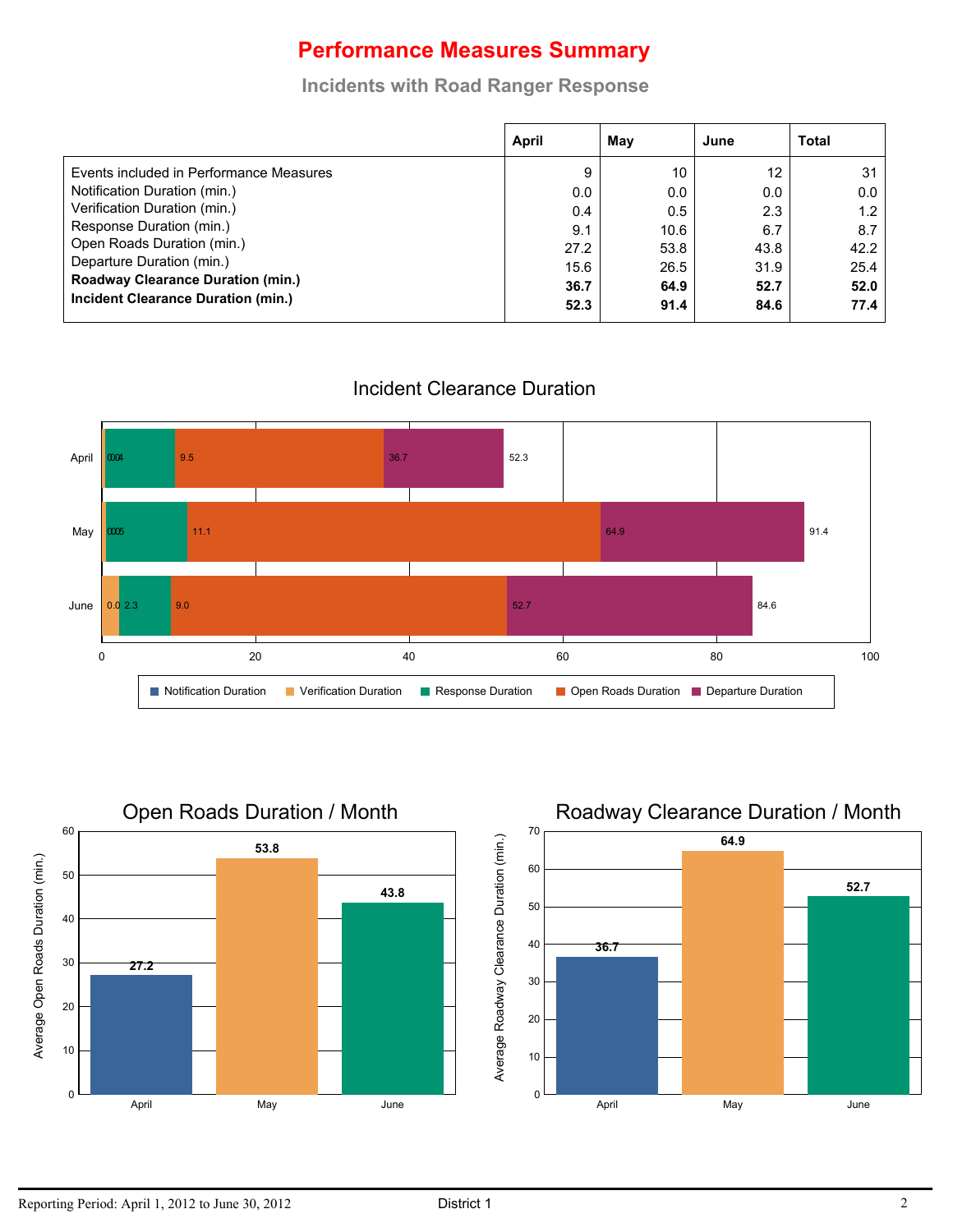# **Performance Measures Summary**

#### **Incidents without Road Ranger Response**

|                                          | April | May  | June | <b>Total</b> |
|------------------------------------------|-------|------|------|--------------|
| Events included in Performance Measures  |       | 12   | 10   | 29           |
| Notification Duration (min.)             | 0.0   | 0.0  | 0.0  | 0.0          |
| Verification Duration (min.)             | 6.8   | 3.7  | 1.6  | 3.7          |
| Response Duration (min.)                 | 6.4   | 7.9  | 5.2  | 6.6          |
| Open Roads Duration (min.)               | 47.9  | 36.0 | 27.4 | 35.9         |
| Departure Duration (min.)                | 18.6  | 19.4 | 25.4 | 21.3         |
| <b>Roadway Clearance Duration (min.)</b> | 61.1  | 47.6 | 34.3 | 46.3         |
| Incident Clearance Duration (min.)       | 79.7  | 67.0 | 59.7 | 67.5         |